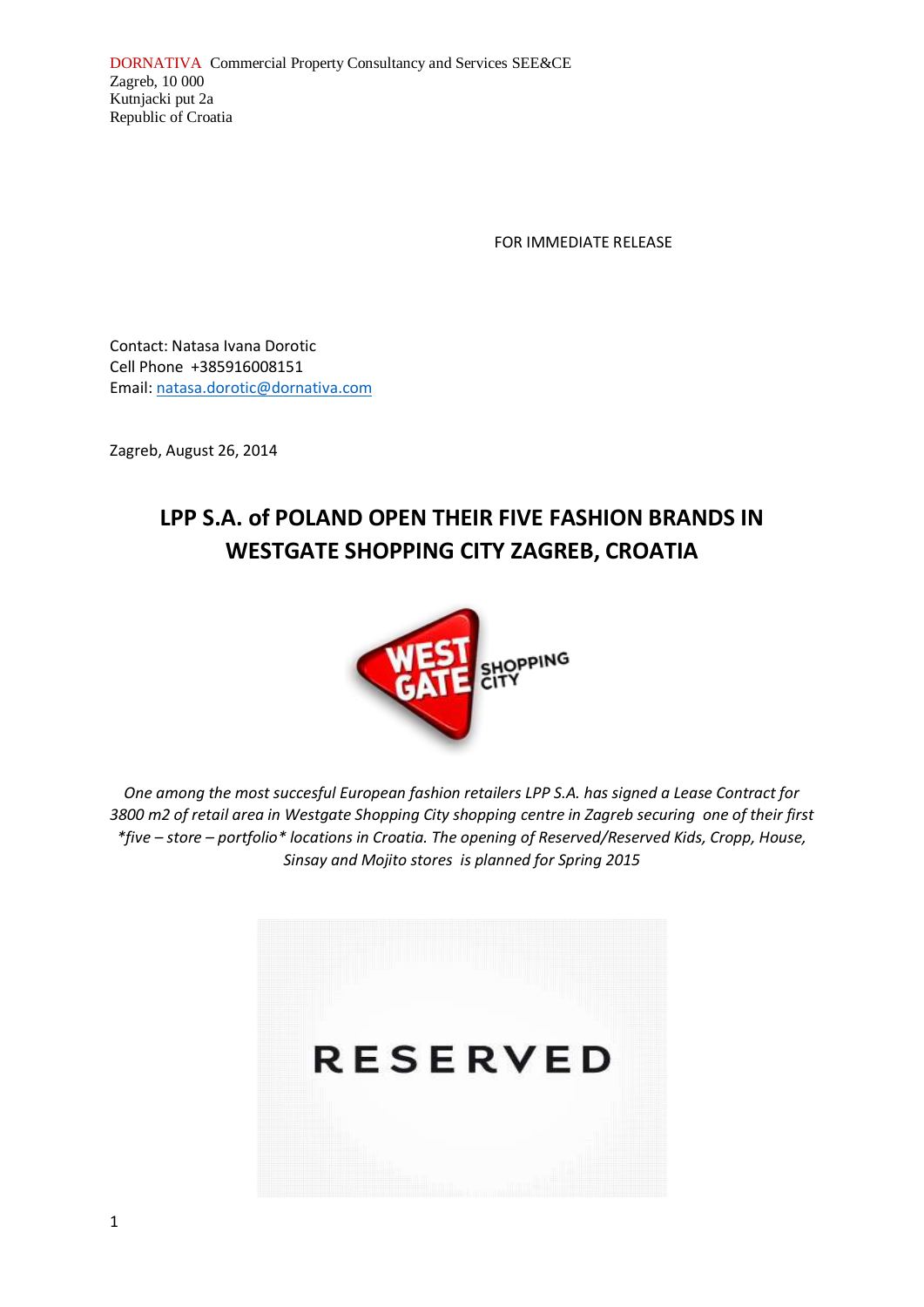DORNATIVA Commercial Property Consultancy and Services SEE&CE Zagreb, 10 000 Kutnjacki put 2a Republic of Croatia

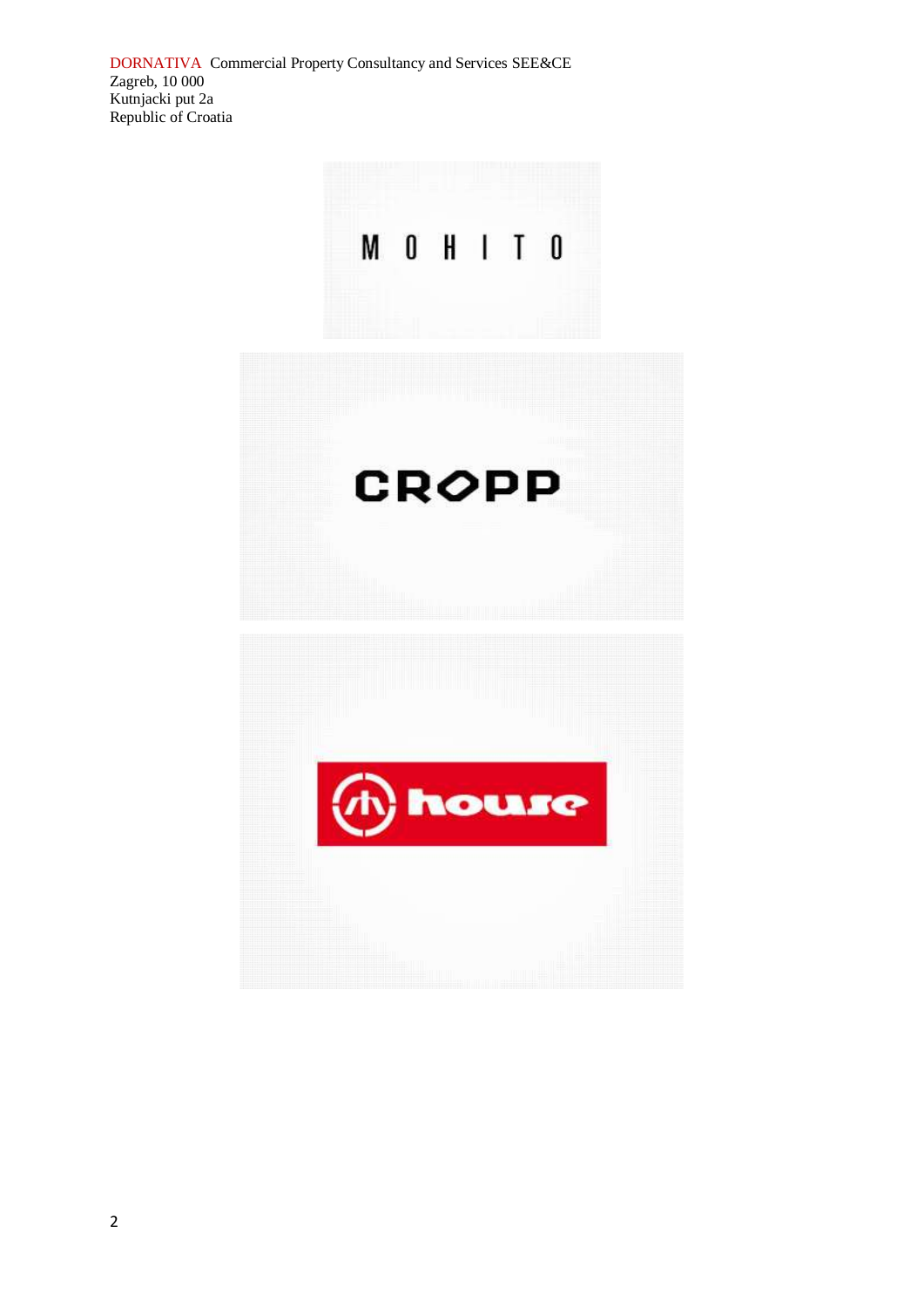DORNATIVA Commercial Property Consultancy and Services SEE&CE Zagreb, 10 000 Kutnjacki put 2a Republic of Croatia

'We are delighted that LPP S.A, one of the most significant European Fashion Retailers entering the Croatian market in 2014., recognised and selected Westgate Shopping City for one of their first store openings in Croatia', said Natasa Ivana Dorotic, Managing Director of Dornativa C&S who introduced LPP S.A. and advised the Landlord on the leasing side.



'With LPP S.A. on board our Client gains a variety of five brilliant and modern family to young fashion brands, addressing shoppers of both genders and all age brackets all further increasing the attractiveness of the Westgate Tenant Mix and offer and underlining the regional positioning of this well established shopping destination.

LPP S.A. joins Westgate, a landmark shopping centre for Croatia and the region, anchor of a growing future retail zone and currently home to over 240 retailers trading on 90.000 sqm of shopping centre GLA since November 2009.'

Dornativa C&S are acting as leasing agents to Westgate Shopping City and are currently in discussions with a number of international brands entering Croatia.